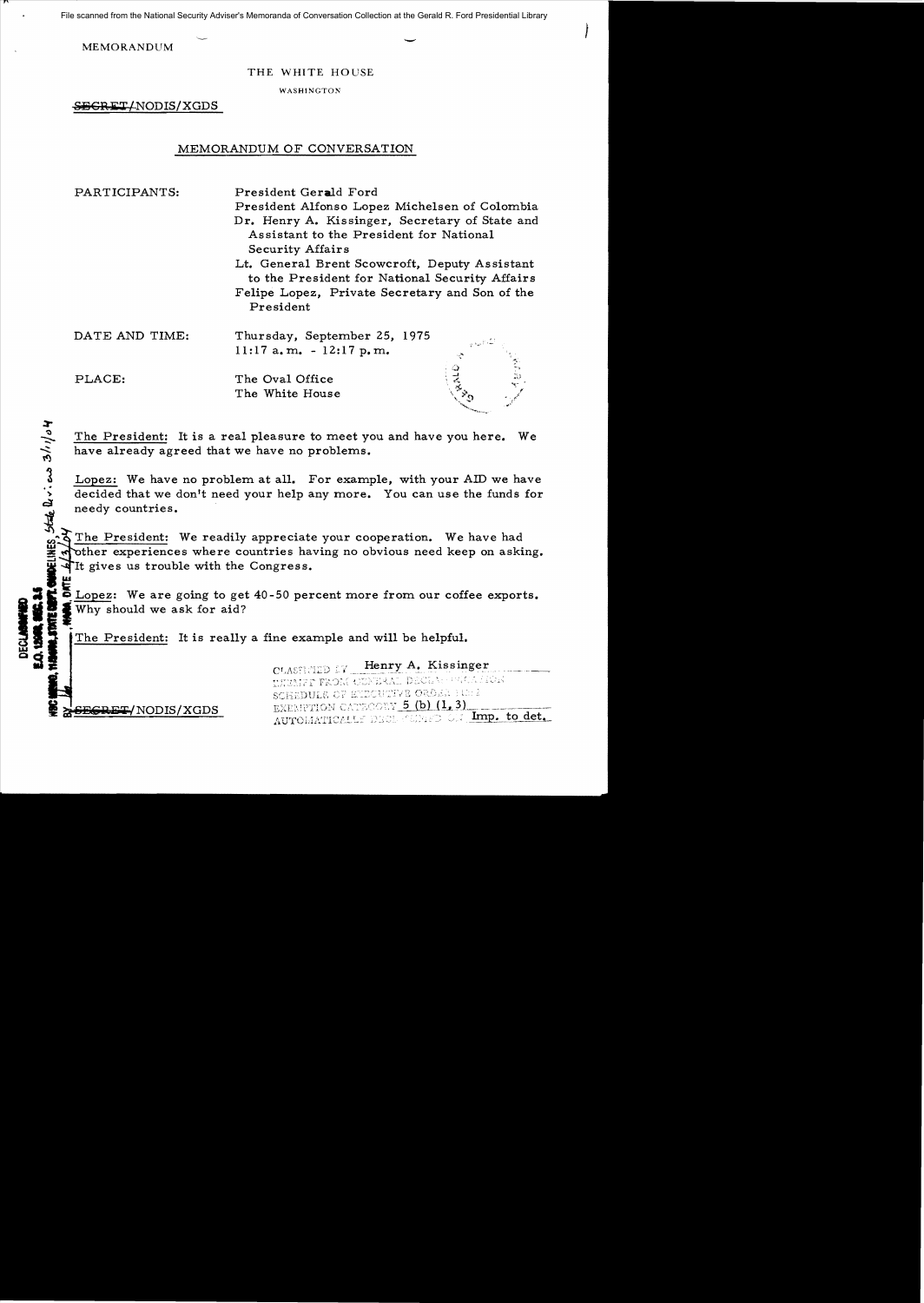### <del>SECRET/</del>NODIS/XGDS 2

Lopez: On coffee, we could get along with no agreement, but others want to go ahead with an agreement and we will go along. We will let Brazil use second-grade coffee to keep their quota. The same with sugar.

On the trade bill, we are not affected in any way, but we resent the treatment of Venezuela and Ecuador. I know it was not the Executive Branch that wanted this.

The President: We have been working hard to get that changed. I am convinced it was a mistake, because neither country supported the oil embargo. I don't think Congress knew what it was doing.

Kissinger: We are supporting the Green Amendment.

Lopez: I am having lunch with them. Is there anything I can do?

The President: I would tell them how Latin America feels about this. You can do this effectively because you aren't affected. You can also point out that you are giving up aid and not going to blackmail your own coffee prices.

Lopez: I will do that. After all, coffee consumption is declining.

On the drug problem. It is a worldwide problem, but because of our situation, we are the center of traffic. I made a strong statement because the New York Times blamed us..

The President: They blame me for everything else!

Lopez: A small country like us is invaded by people with and without passports, by planes, boats, etc., heavily financed from within the U. S. We don't have the materials to fight back.

The President: How can we help?

Lopez: We could use technology and economic help. We could use helicopters to find where the planes land. We catch them all the time.

Kissinger: We gave \$900,000 for that.

<del>SBCRET</del>/NODIS/XGDS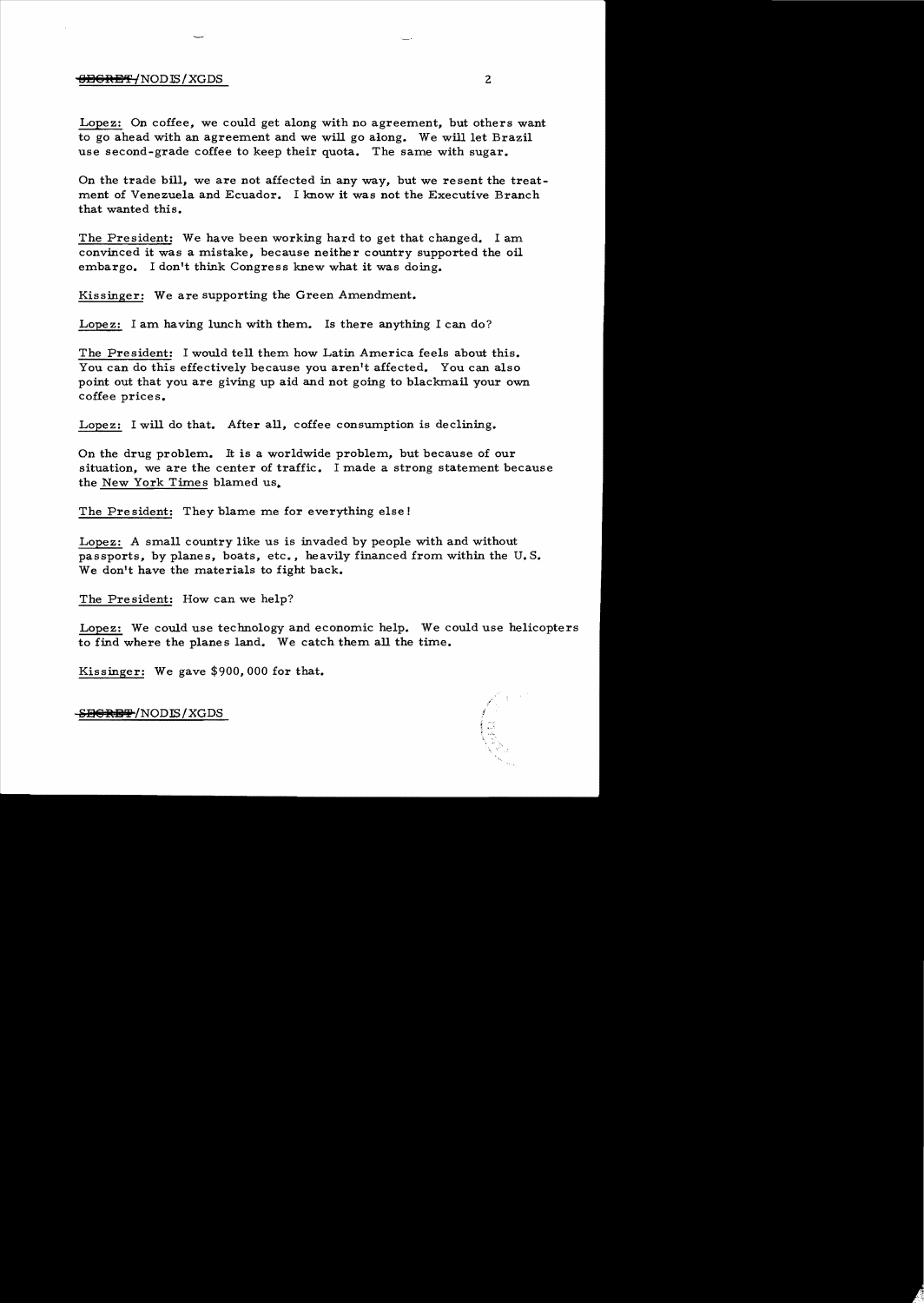### -<del>SECRET</del> /NODIS/XGDS 3

Lopez: It is too little. The tourists spend  $$50$  million in Colombia. It has just gone up to \$250 million. That is not tourists  $-$ - it is bribes, etc.

We have both a Pacific coast and an Atlantic coast which makes it ideal for smugglers. If you could help us to deal with them, we would appreciate it.

The President: We will do everything we can. It is a terrible problem. for us and we want to do everything possible. Do you need technical people or money, both, or what?

Kissinger: I asked Brent to look into the possibility of helicopters. We have given them elsewhere.

The President: By all means, we will look into it. Are helicopters the best way?

Lopez: Yes, to locate airfields and boats.

The President: I would suggest you mention this in your meetings with the Congress. If they know you are working so hard to solve it, it will help us to get the money to help.

Lopez: The drug operators are worldwide. You can't deal with the problem. by just dealing with it in the U. S.

The President: That is right. We have found that after the decline in drug use, but recently it has been on the rise again and with harder drugs.

Lopez: We can't control marijuana. We try to control traffic in it, but we concentrate on cocaine and heroin.

The President: Drug users account for a high quantity of crime in the U.S. Their demands are insatiable.

Lopez: Now let's discuss Panama -- [to Kissinger] your favorite subject. [Laughter]

Torrijos came to see me a few days ago. [To Kissinger] Do you know him?

## $S$ <del>EGRET</del>/NODIS/XGDS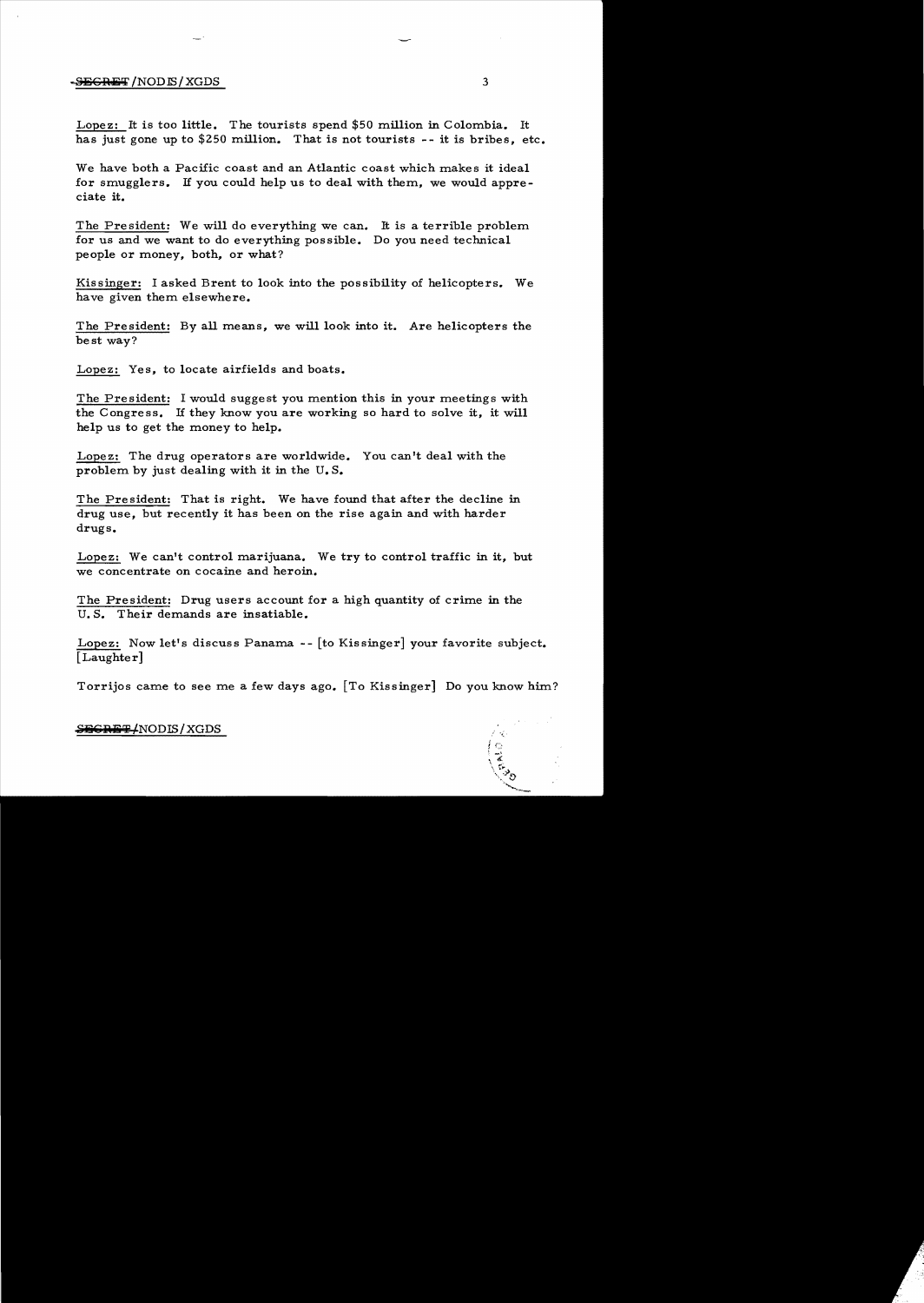### SECRET/NODIS/XGDS

Kissinger: I have met him, a year ago.

Lopez: I am sorry to see your Embassy was attacked.

Kissinger: They are making a mistake. We are trying to get it done, but we have to say certain things. And it is terribly emotional in this country and we can't do it until the elections are over. Then we can sign in 1977.

Lopez: Let me be frank. Torrijos says the same thing, that he has to have something to show.

The President: We sent Bunker down there with a new position.

Kissinger: Yes, it was much more forthcoming. We did start with 50 years, though.

Lopez: They don't think so. Let me tell you, it is easier for a small country to negotiate with a big one than with one of equal size. I would rather negotiate with the Soviet Union than Panama.

I asked how they would defend the canal. They said they had thought of that and offered to let the U.S. in in case of aggression.

In the Canal Zone, they want to have full jurisdiction.

Kissinger: That they can get after the transition period. That is not the problem. The problem is about guerrilla action and the borderline between civil disturpance and guerrilla action.

Lopez: It is between action against third parties and action between Panamanians.

Kissinger: Yes. We do have the right to defend the Canal against third parties. We have asked for 50 years, but we can slip that.

Lopez: Do you need fourteen bases?

Kissinger: Look, we can maneuver so we can give up more, but if we have to do it all now and with publicity, the Congress will stop it. We must have time. We sent a different team down there and we found we can give up a lot. We can give up a little at a time so that over the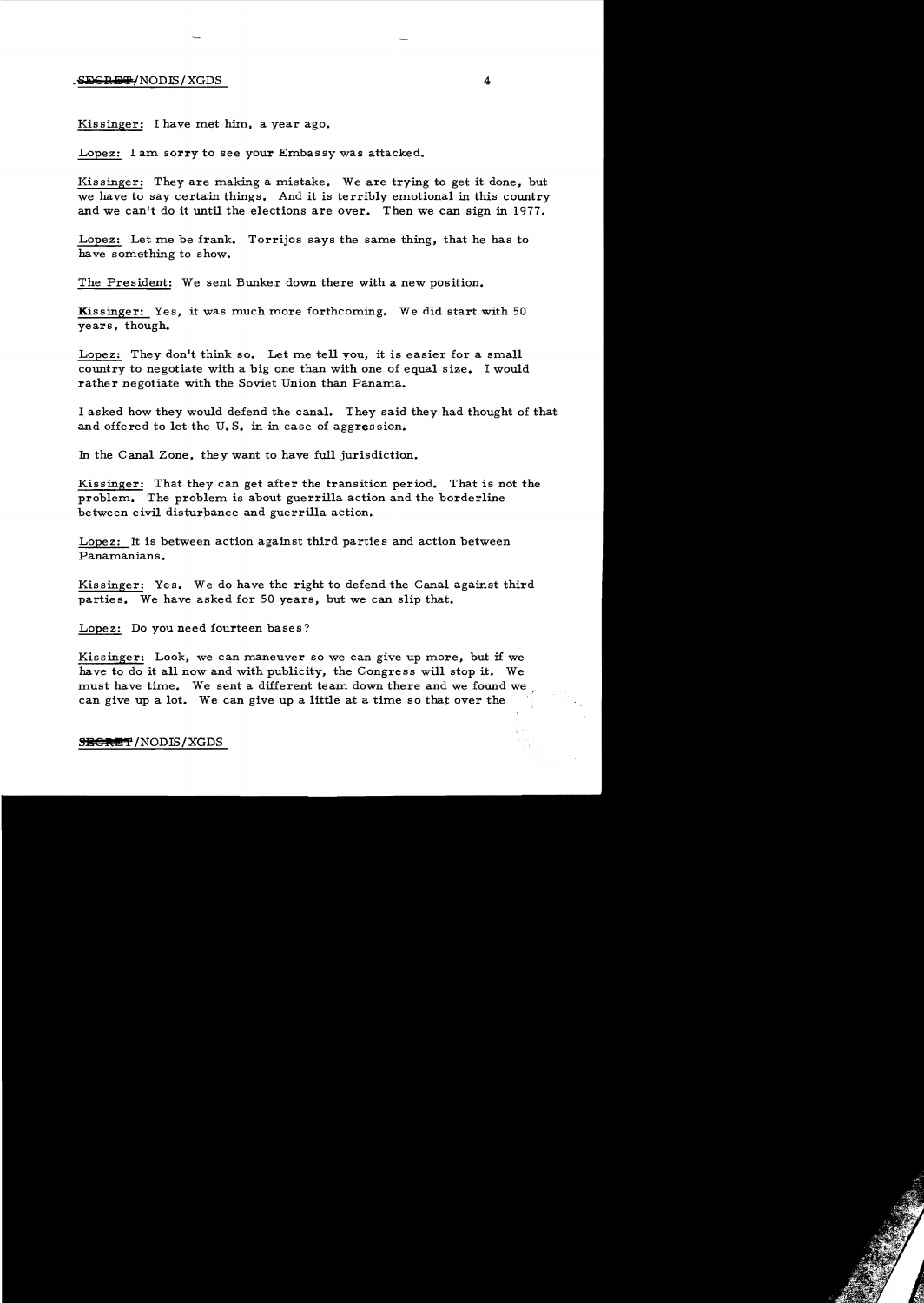# S<del>EGRET</del>/NODIS/XGDS 5

period they will get what they need. But we need to maneuver. The House just voted again to take away our ability to negotiate.

The President: That is right, and 32 senators sent me a letter against a treaty. They should know that a newly elected President can do a lot that I can't now.

Lopez: They misunderstood. I talked to Torrijos. I told him it is a conflict between the Executive and Congress and throwing stones at the American Embas sy is not very helpful. If you could do something without negotiating.

Kissinger: Outside the discussions?

Lopez: Yes. Something you are not going to use.

Kissinger: You think that would help?

Lopez: Very much.

Kissinger: That I think we can do. Defense would go along with some of that. We had been holding it back for the negotiation, but we can do it now.

Lopez: The small things. Torrijos has his own enemies who say he is getting nowhere after a year. If he had something concrete, even small, it would help him.

Kissinger: We will look at it. We had decided against it in the NSC.

The President: Let's look into it.

Kissinger: I haven't looked at the Defense team report, but we can do something.

The President: If it would help them to get over into 1977 when we can settle it, we can do it.

Lopez: I don't want this conversation about the executive-Congressional relations to get out. I won't even mention this to Torrijos.

Kissinger: We can even make progress in negotiations. We just can't conlude them.

<del>SEGRET</del>/NODIS/XGDS

 $\omega^{t^2}$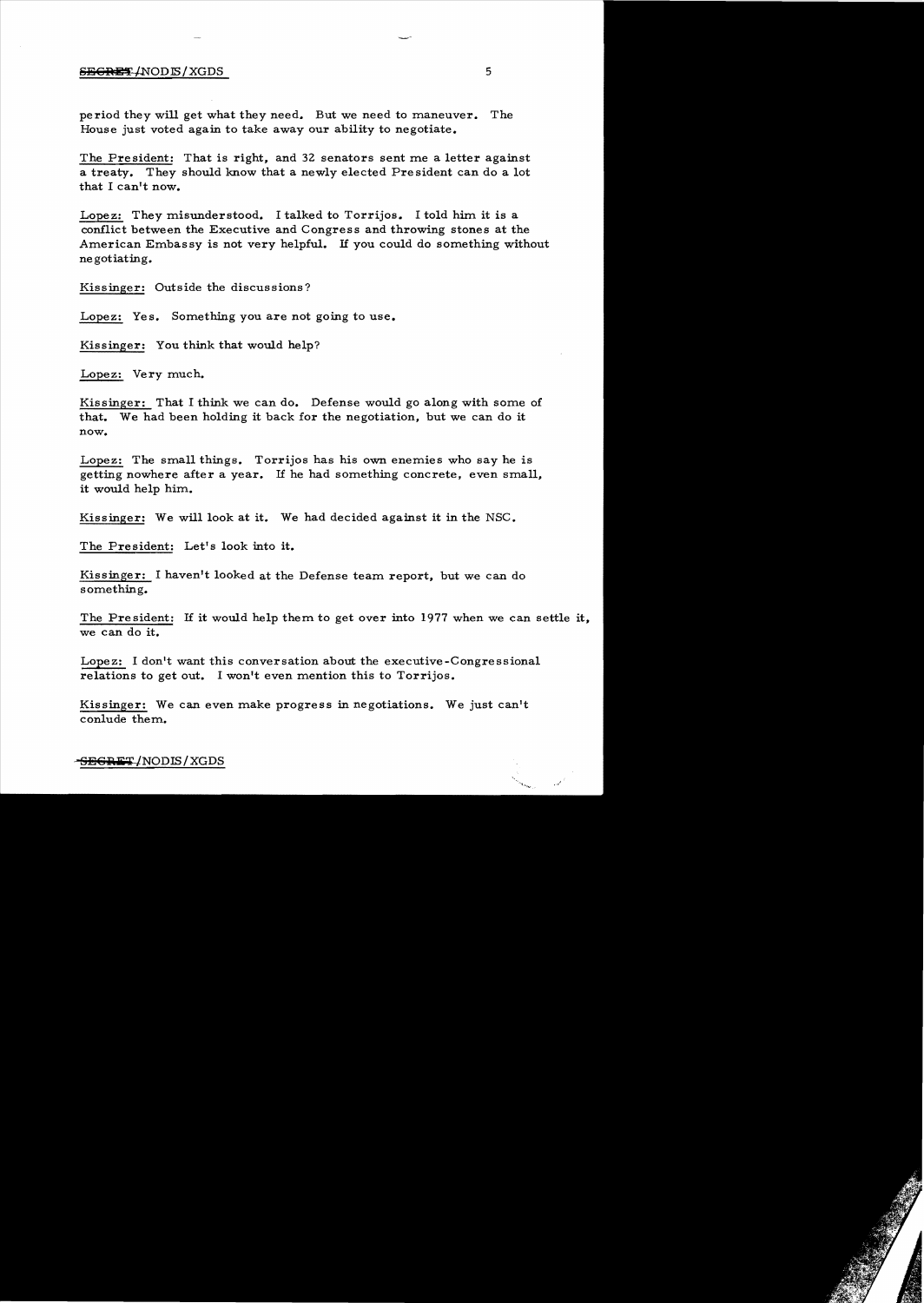#### $-$ <del>SECRET /</del>NODIS/XGDS 6

Lopez: I want to make clear I am not threatening. I am not the bearer of any threats.

The President: You will be very well received on the Hill. No threats, giving up aid, help on drugs.

Lopez: I don't want to say that without a treaty Panama could be another Vietnam.

Kissinger: If you could tell them, however, the attitude of a11 of Latin America, so then they understand just what the attitudes are.

The President: I didn't realize until I was preparing for you that Colombia had transit rights.

Lopez: Yes. The treaty of Thomson-Urrutia. We would negotiate with Panama after they got control. They are willing to give the U.S. the right of military intervention, but as allies, not unilaterally. What they don't like is the assertion of the right of intervention in the Canal Zone based on the treaty of 1903.

The President: One of our problems is the Americans who have been there so long. They are very emotional and they have great strength up on the Hill **--** I don't know how.

Lopez: Over the next 18 months then, I will try to present the picture of the two of you working together and that things are moving along. Torrijos doesn't always follow my advice, but he listens to me.

The President: We were talking in the Blue Room about inflation. Colombia is doing better than we are, but we both are scared as we look around the world.

Lopez: One way we are doing it is to fight inflation by inflation -- we raise interest rates very high to sop up demand. It is working.

The President: Our big problem is fiscal. We do have interest rates high, but we are running a deficit of \$60-80-90 bi11ion.

Lopez: According to the World Bank, we made the most radical tax reform in the world. More so than Canada. We had a fiscal problem, but we have doubled the interest rates in one year. This is better than issuing more money.

[The meeting ended.]

EGAET/NODIS/XGDS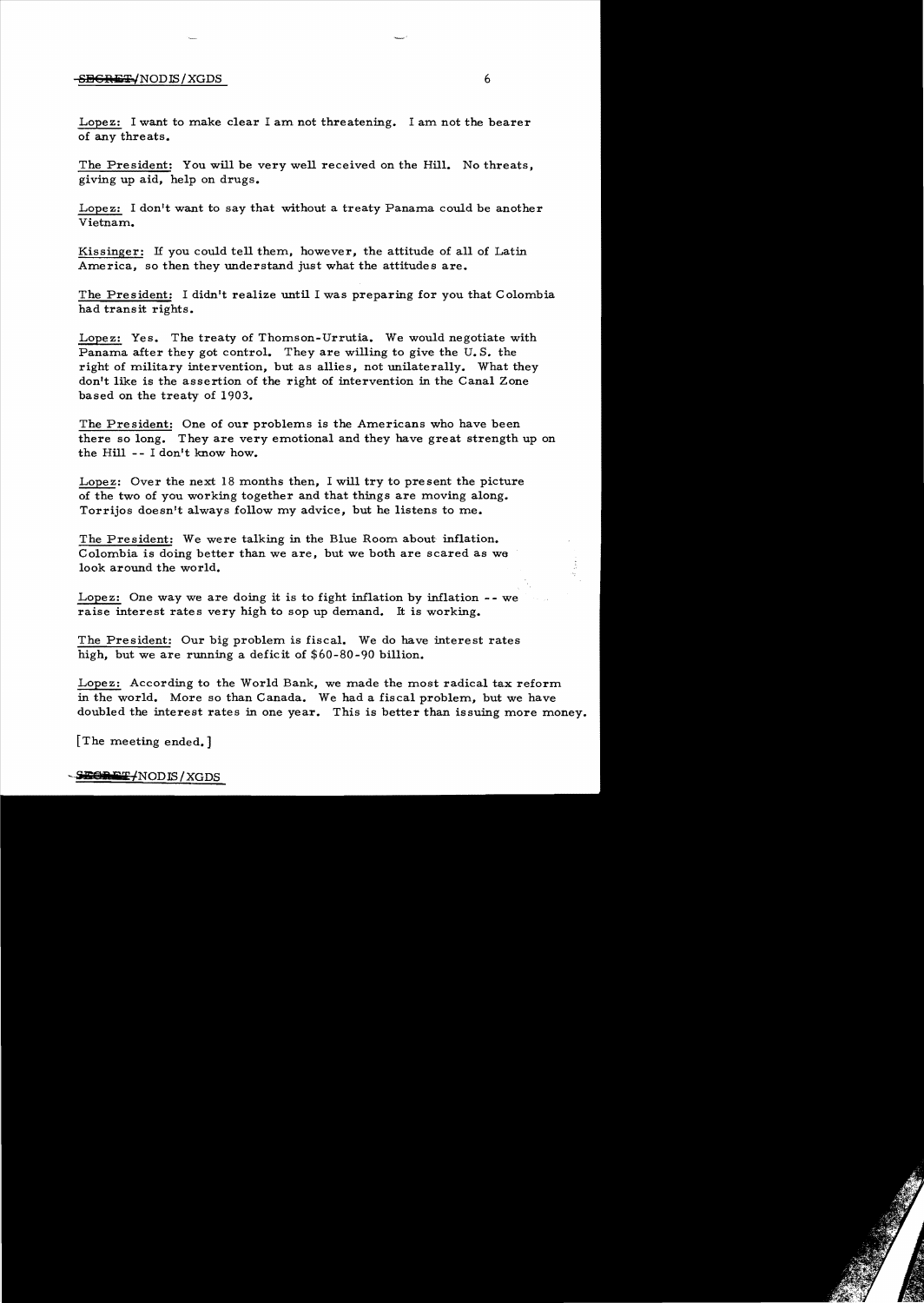Pres. / Pres. Lopez, Colombia Thuis, Sept 25, 1975  $HAK$ ,  $\angle 2mS$ .  $11: \int_{2m}^{2} -12:17$  pm P. It a world fleasant to meet you + has you here. We have almaly agues, Comes, that ba brain me problems. We have no just at M. It Fr example, got tes/ pour AID, use have developed that us don't will you holp any more & you can ver e funts for while enatries We windly appear you coop. We have had contres fyminismes where invitices having wo obring mil hoy on asking, Can in horsh or (eng. La We we going to get 40-50% more for aus M/w X, Why tired me ask for and. P Dt is worky a fine spayer and will be helpful 4 On coppe, un could get along up us agreement but others won't A go absed of agenciat & we will go day. We will let furgal use 2 mil juste espose to hup this goutto. Some w/ xmg a.) On the track hold, we wit appeared in one may <u>Ant une report heatent of Pine. A Euroda. I</u> mon it was wet fixed Mose have whin hand to get that sharged. Lon comment it was a mulche, became conther country supported a embrange, I last think In heaster what it was doing. Kute son partin and. 49 hair hund wil them. Any thing Faunds. P 2 would all them we have hit prevent this, Son can do thes effectively breamse, por a suit appetent in your case who passet NSC MEMO, MANNE, STATE BEFT, GUIDELINES, State les revolutions/11/24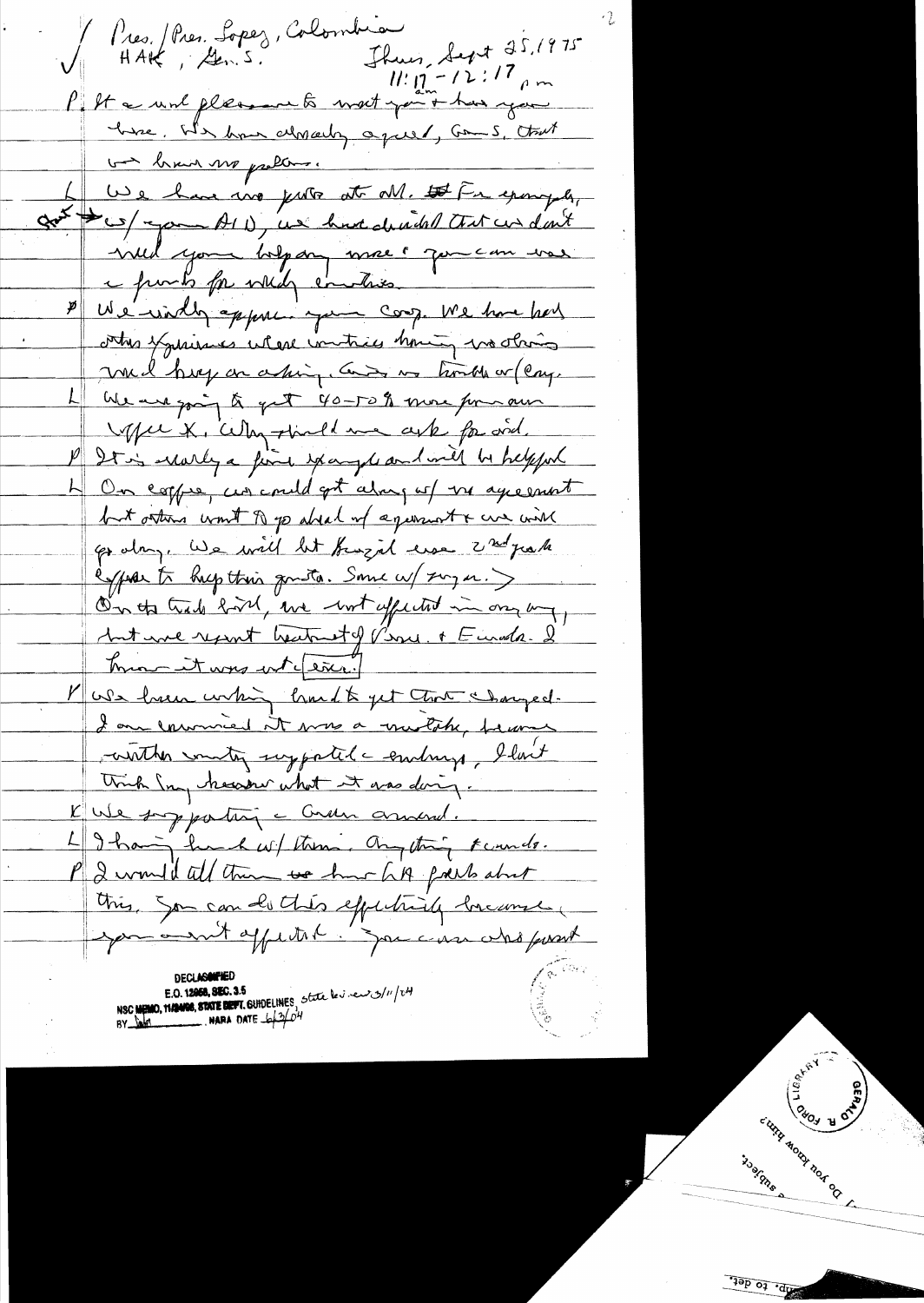ont that you giving up are and not goug à blackmond jou une expressive rès deching. On the change problem It is a world most fearthy but because of ence into , we are conting hoffri. Dernede strong slatenint because NGT P Thay blame he for everything the. a final munity like us is unvaked by projete u/ + w/ o posspato, by plimes, bushits etc. hearty frence id from W/in US. We don't has matticals to people back. M at more more help. h become we tick + evan bulg, we und cesa helos te prind when planes dund. We eatch K We jout 9 00, 000 It's to hitch. Towards you I so mil in Coloradoria It has post gone my to 250 mil . That is not Commete - it is hites, etc. We has look a perfire attent work which Markes it wild for sorryglas If you intel belgions of them are world oppure. P We will be empting on can. His attricht prot fait paper mongratif de monte contrat de 10 jan Les home printen Marchan I By all money, we will reef with it . Are  $+$ helps the bast cross?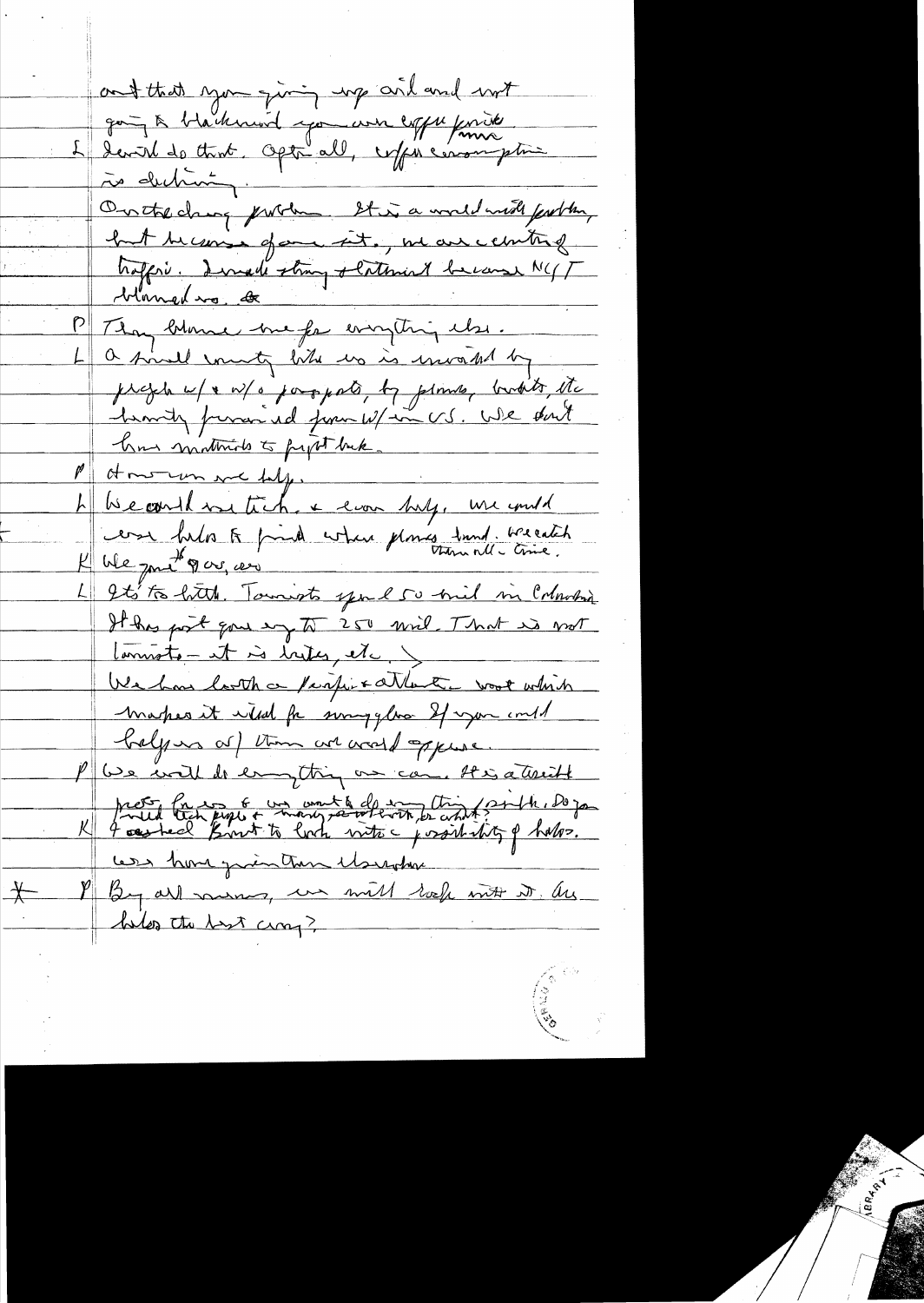L'yes, & longets amporté a trats. I dinderggest you winton this in your naty or / Cong. If they know you werking so hand to some of se en holy are to get a clubrie in drug use hit wanty it has <u> hommon is visi again + w/hondholmyd.</u> L We contempl mongoing we try to control tropis in it, but we construct a corane + <u> Piron.</u> P Dung were account for a high powerting of moi m US, Thou domand an montrate. L'Inour bots des cères favores - your pourrite ngen kuns him (tok).) I have that his, a gen ago. Larry to zer jour Enchange was Maked. 14 Temporation investible love toging to get it don, but without say untime things and to terribly entered in this with un consigué nu ??.<br>L'est me ve parte. Trouvi par ragge son a trois à that he has & have something a show. Mille sent Kenker down tome w/a now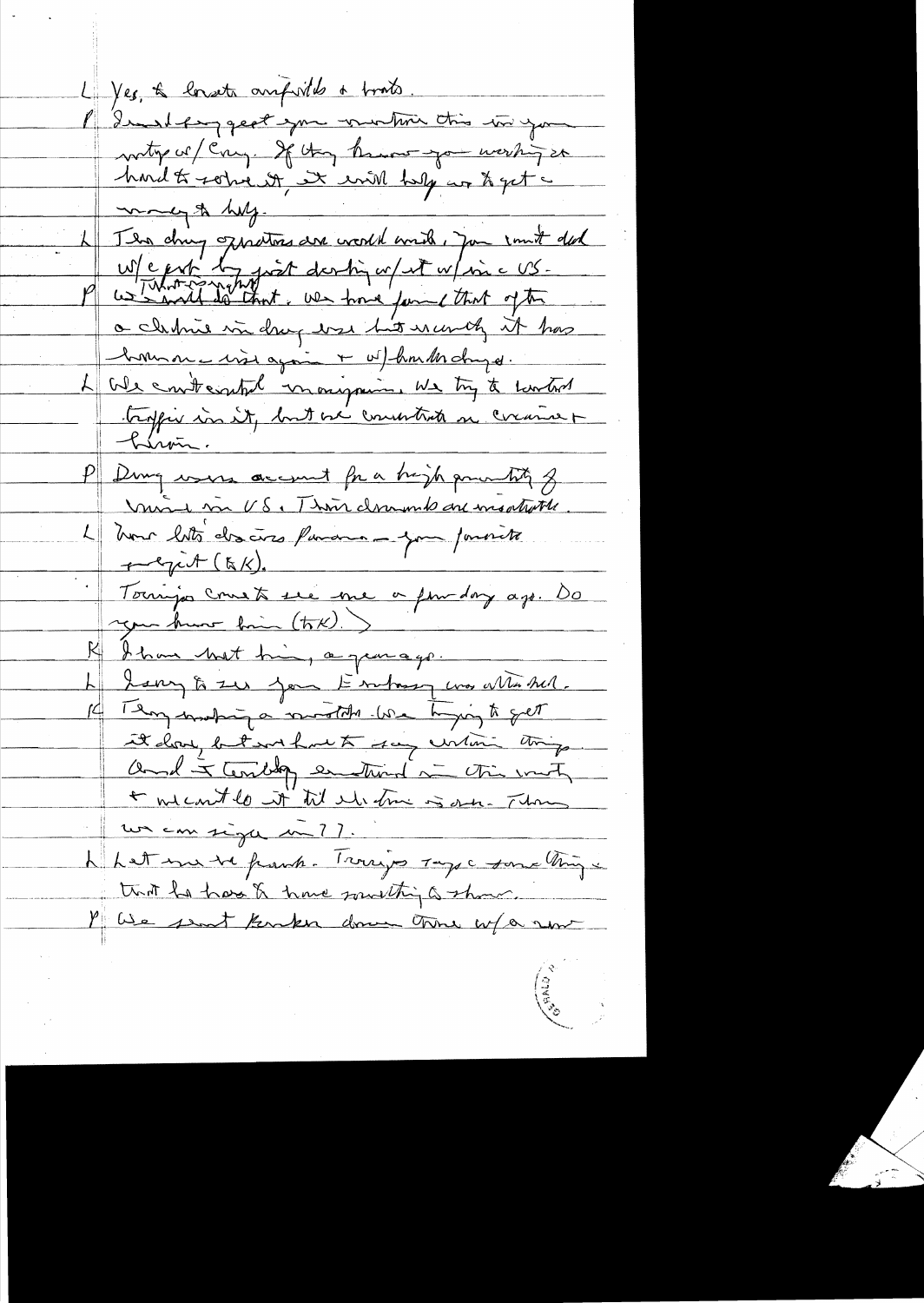postin Les it was sumh vaure fortune en cridit is easing for must unty a ungot w/a big unation come of = size, I would watcher with W SUChom Penning. I only har the counter efford come They in core of agguesia. the council your they won't to have forth powerf jurisdation. K That they can get apton transition private That motiquer. Putio about guerrille action pe londer lot, envis distinctement a querille action.<br>4 It à lost action agos at zu parties + hit. Pommenting I Yrs. We do have ught to dyinde und project It for this. We have a post for 50 pm but we can slip trot. he Dospon med 14 bases. hook us can transform so me can give up Track, but if we have & don't all error + justing, a long will sty it. We most hometime. We sont def. tram close than + we ford un can quie mp a bot. We can quie my a hoth at a trie to choose choic guird they will get what they need But B we event a monument - The Home jest with again to take any am ability & myst-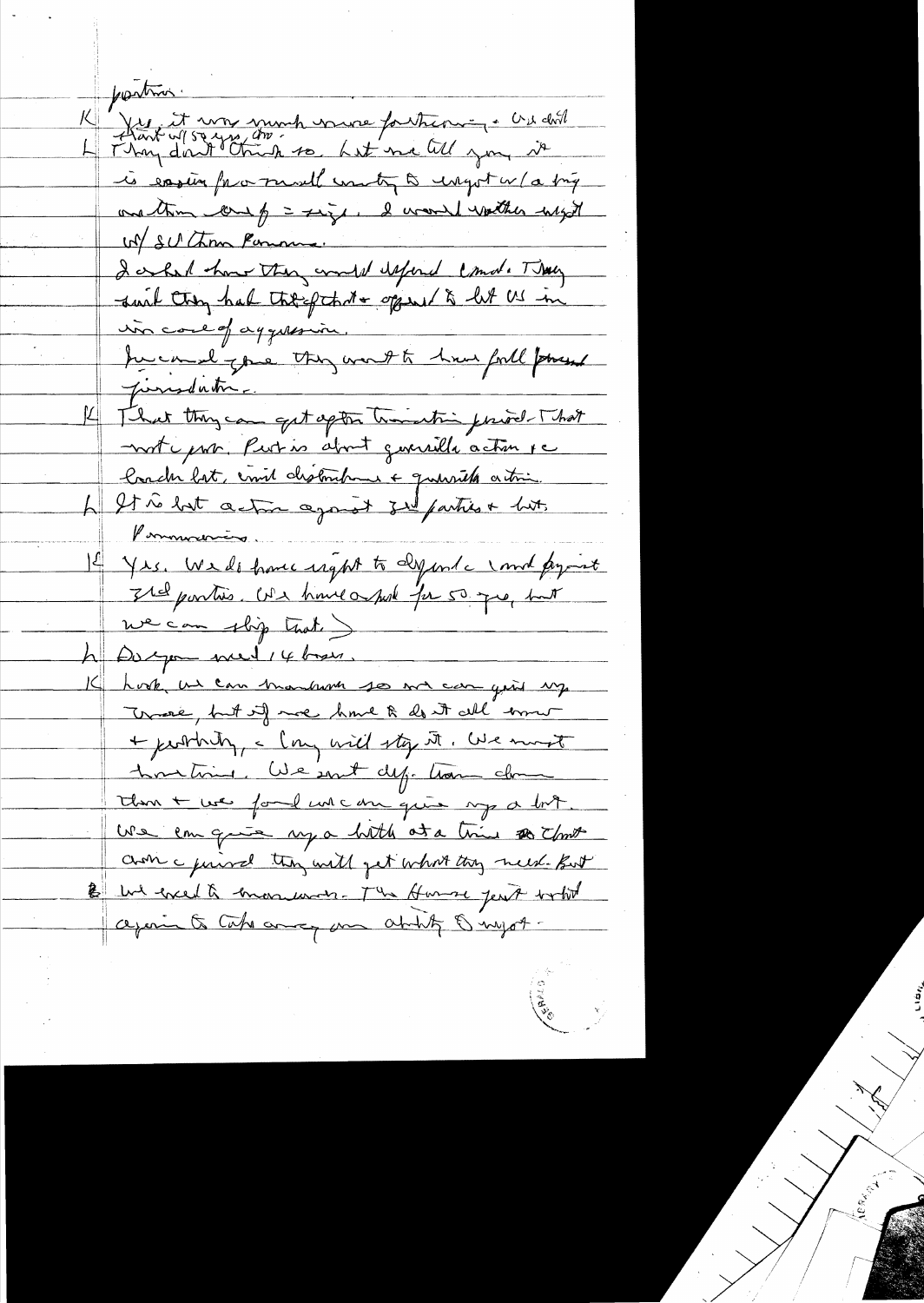PT Tout to night, + 32 sendters with me a heter a joint a trenty, They should have that a which shited p com do a but that I could E They makes had stocked Turips lot his it is carphitabret Edu & Cong'+ Utraning flories at ann @ (Eart) is wit any halfofort. If you could to suresting w/o magot. KA Outsile charmina ? h Yes, Smathing you wit gers to use. K You think that will filly. h Verymel. 11 That I think ha can do Del, would go along w/ sous of that. We have him holding it bookh Me innyst, but me un de it mes The small thing. Torrigos los his am erais who say he is jetting no when often ! flow. If The had smoothing touts Counsete, even small. K We will half time you had divided against it in cNSC. Pheto back with it. Il won't baked with the Sep. tron uport, but uncondo million get would belog dam to get and with ?? Toleman can feither it, we candot 4 I love won't this conversation of the excel compare me humit and type and we for Obj & Trigo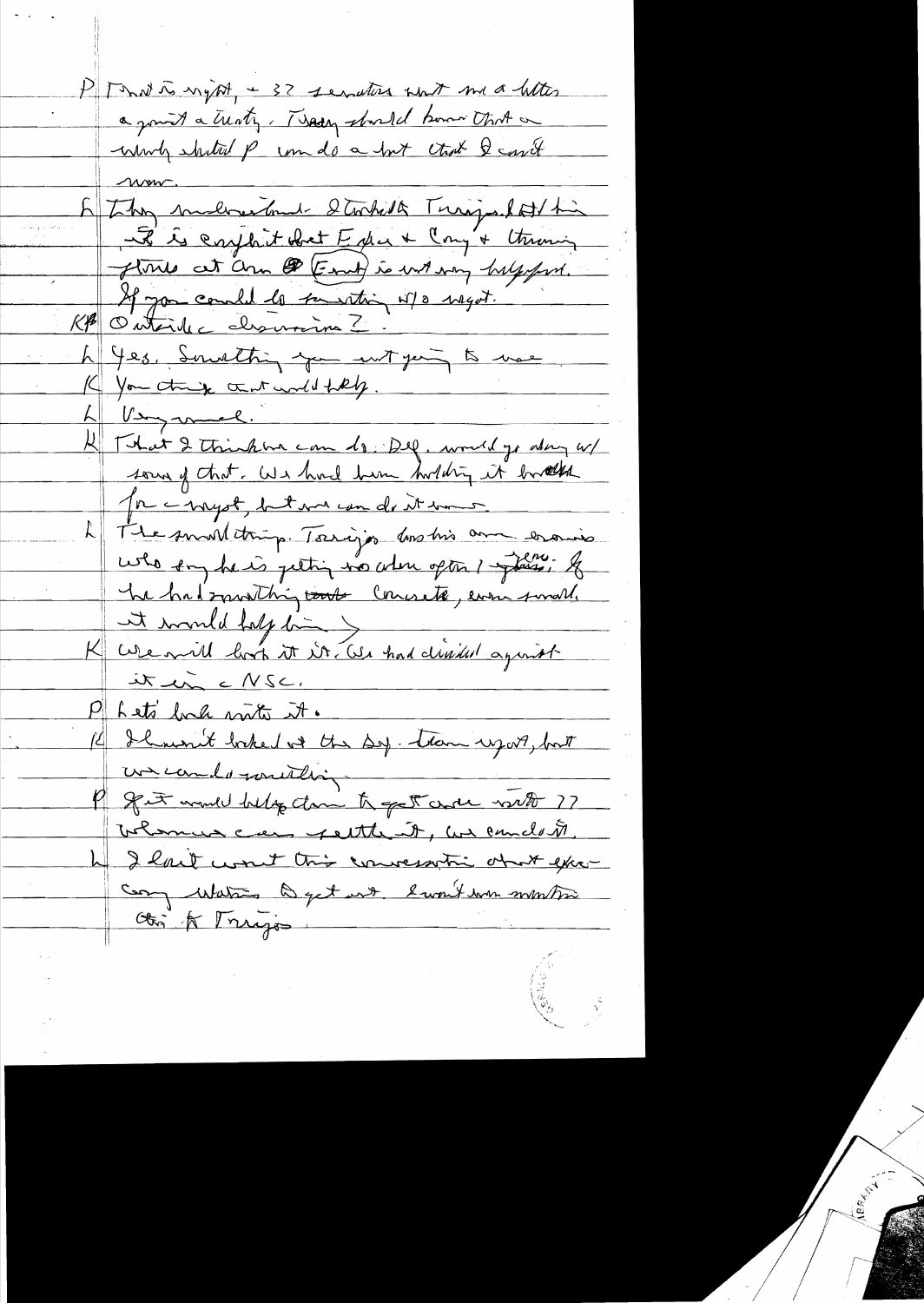K4 Us comers mette pay in rapole are just 6 I want & mach elen Dan mot thurtoniq. 2 not chares of on the s P you will be very welwire on the Hill. Un throats, après, avid, belfon chang. le cerather VIV A Spym could cell than how my that the artition of all hot so that clay includes touch part what altitudes are P I have why must have present to you trot Colombia had mait unto. L Ver. Testint of Thermon \_ Be month useption w/ Pomence apter thing got control. They within a give US unit of comil meterinantina, but as alles, not wonderfung. What they don't the is assesting night of internation with (12) Comeda high f (903) M Oru fam puter i a Come who have have them The long. They are way lowtimed + thing Lome garat phongsh -y are Kill - Idm't <u>bonne hom.</u> Ocean krapt of months thing I will by topspart & fuction of a 2 of your working together a tout therings are worsing along. Terrijs dockent almeg fallen ing ashuri,